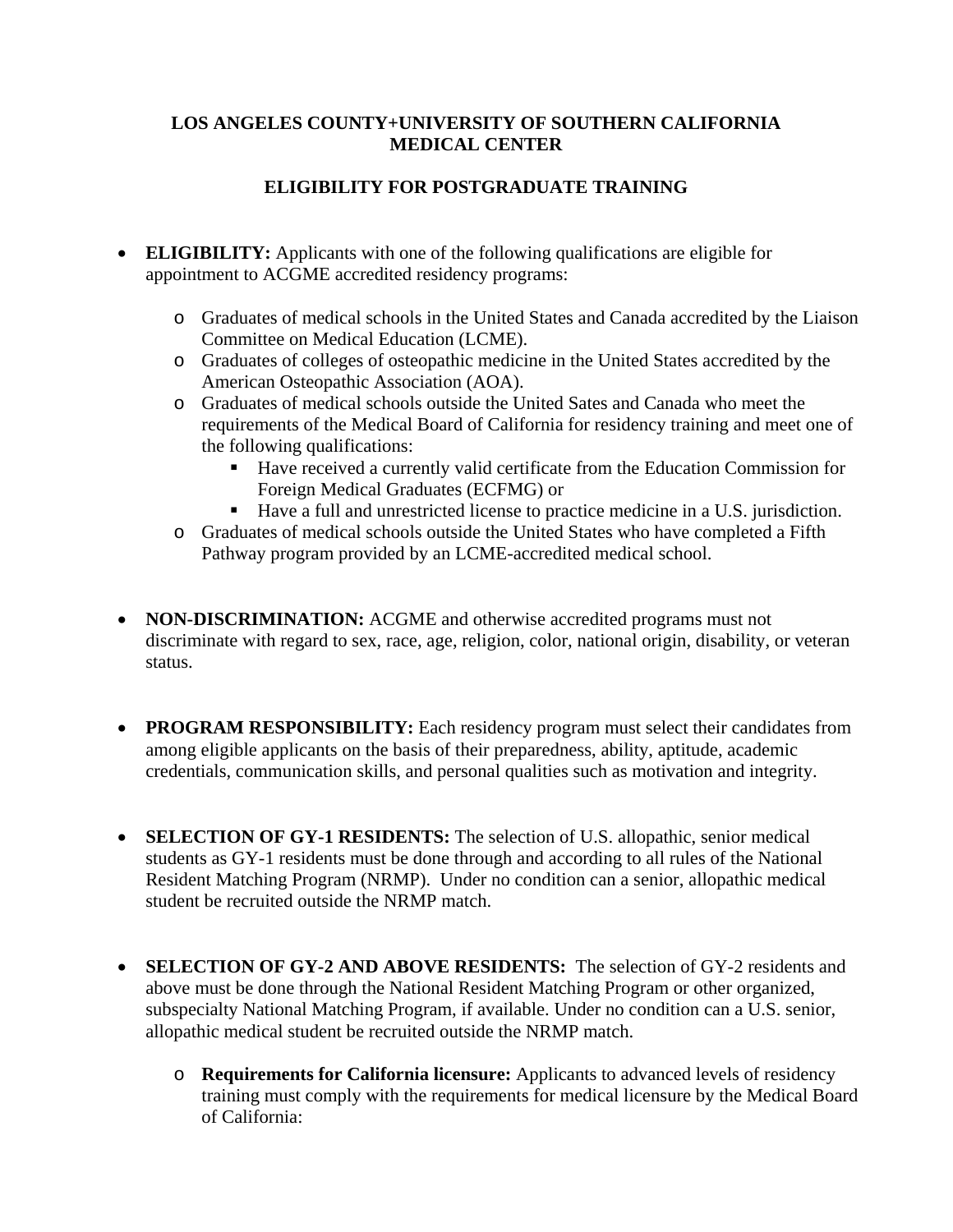- **Graduates of American and Canadian Medical Schools.** California law permits graduates of American and Canadian medicals schools to practice medicine within an accredited residency program for a maximum of 24 months of training under registration with the Medical Board of California. The Medical Board of California requires that residents who are graduates of American and Canadian medical schools who have had 24 months of training and are continuing training in California to be licensed by the first day of their  $25<sup>th</sup>$ month of training regardless of the current Graduate Year of training he/she is entering, engaged in or completing.
- **Graduates of International Medical Schools (IMGs).** California law permits graduates of International Medical Schools to practice medicine within an accredited residency program for a maximum of 36 months of training under registration with the Medical Board of California. IMG applicants to resident training should contact the Medical Board of California to ensure they have accurate information concerning their individual medical licensing requirements. In instances where resident physician training continues beyond 36 months, a California medical license is required by the first day of the  $37<sup>th</sup>$  month of training regardless of the current Graduate Year of training he/she is entering, engaged in or completing.

#### • **TRAINING DATE:**

GY-1 training programs begin on June 24 of each year, except for Pathology (July 1) and selected Psychiatry GY-1s (July 1). GY2-GY7 training programs begin on July 1 of each year.

LMOyrm applicant eligibility & application process 10/21/04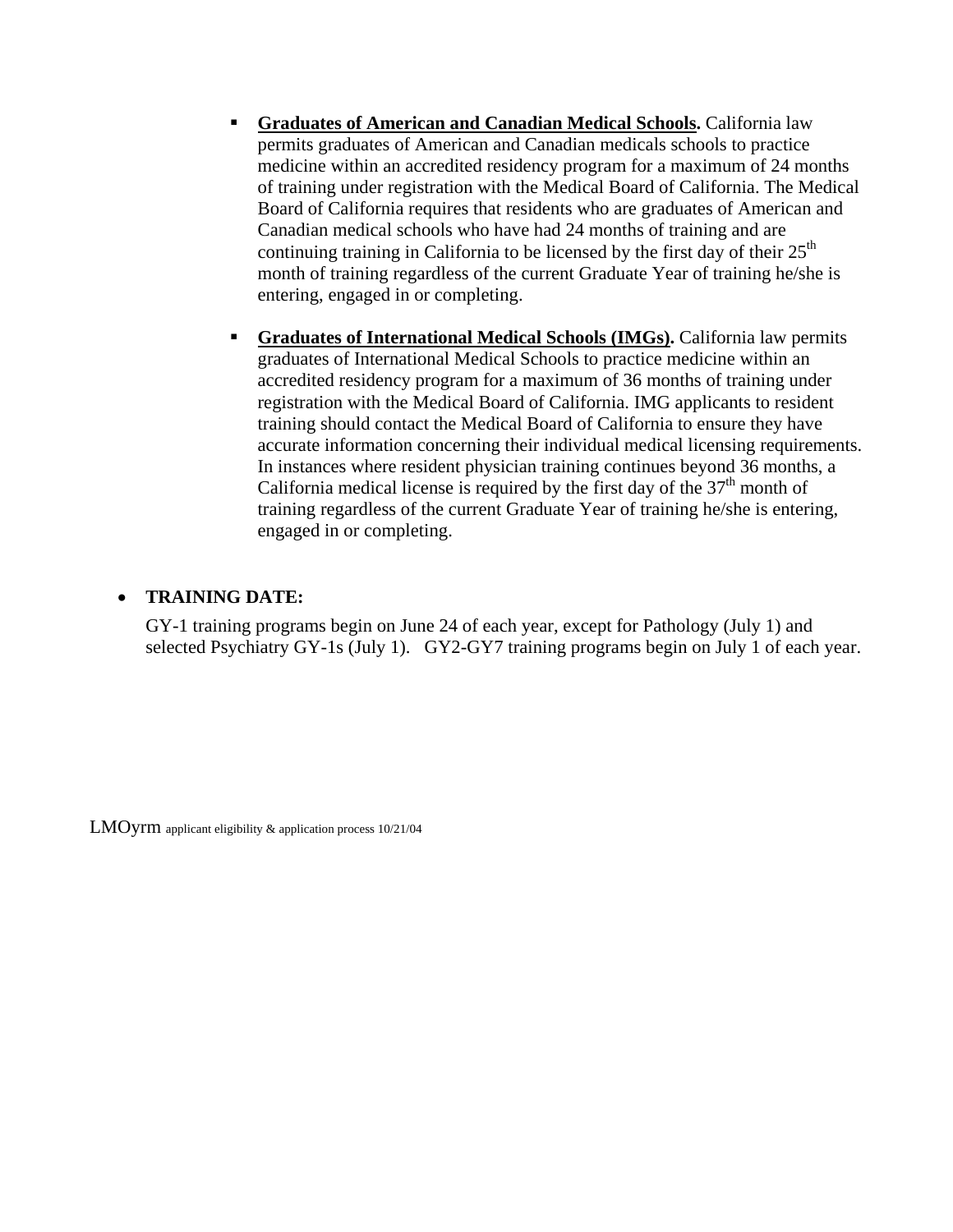### **APPLICATION PROCESS/MATERIALS**

### • **ELECTRONIC RESIDENCY APPLICATION SERVICE (ERAS) VS PAPER APPLICATION**

There are currently two methods of submitting the requested application materials: submitting an **electronic** application using the Electronic Residency Application Service (ERAS) or submitting a **paper** application.

Programs that go through a matching program (NRMP or Subspecialty Match) use ERAS; those programs, which do not use a matching program for selection of their residents, use a paper application. The program to which you wish to apply will designate how to submit your application. In either case, all requested application materials must be on file in the program office of your choice. Applications must be completed before consideration for review.

#### • **APPLICANT INTERVIEWS:**

Interviews are offered by invitation only by the program director or his/her designee. Candidates are strongly encouraged to visit the Medical Center to see our facilities and to interact with the residents.

#### • **REQUIRED DOCUMENTS FOR ALL APPLICANTS:**

The following documentation is required for all applicants for each program selected. Applicants selecting more than one program must ensure that each program has a complete set of required documents):

- Completed ERAS Application or paper application (as designed by the program)
- Dean's Letter
- Letters of Recommendation: One to four letters of recommendation as per the requirement of each program.
- **Medical School Transcript**
- For M.D. applicants: A copy of your USMLE Step 1 score (and USMLE 2, if available)
- For D.O. applicants: A copy of your NBOME/COMLEX level I score (and NBOME/COMLEX level II, if available)
- Personal Statement
- **Curriculum Vitae**
- Visa Status (if applicable)